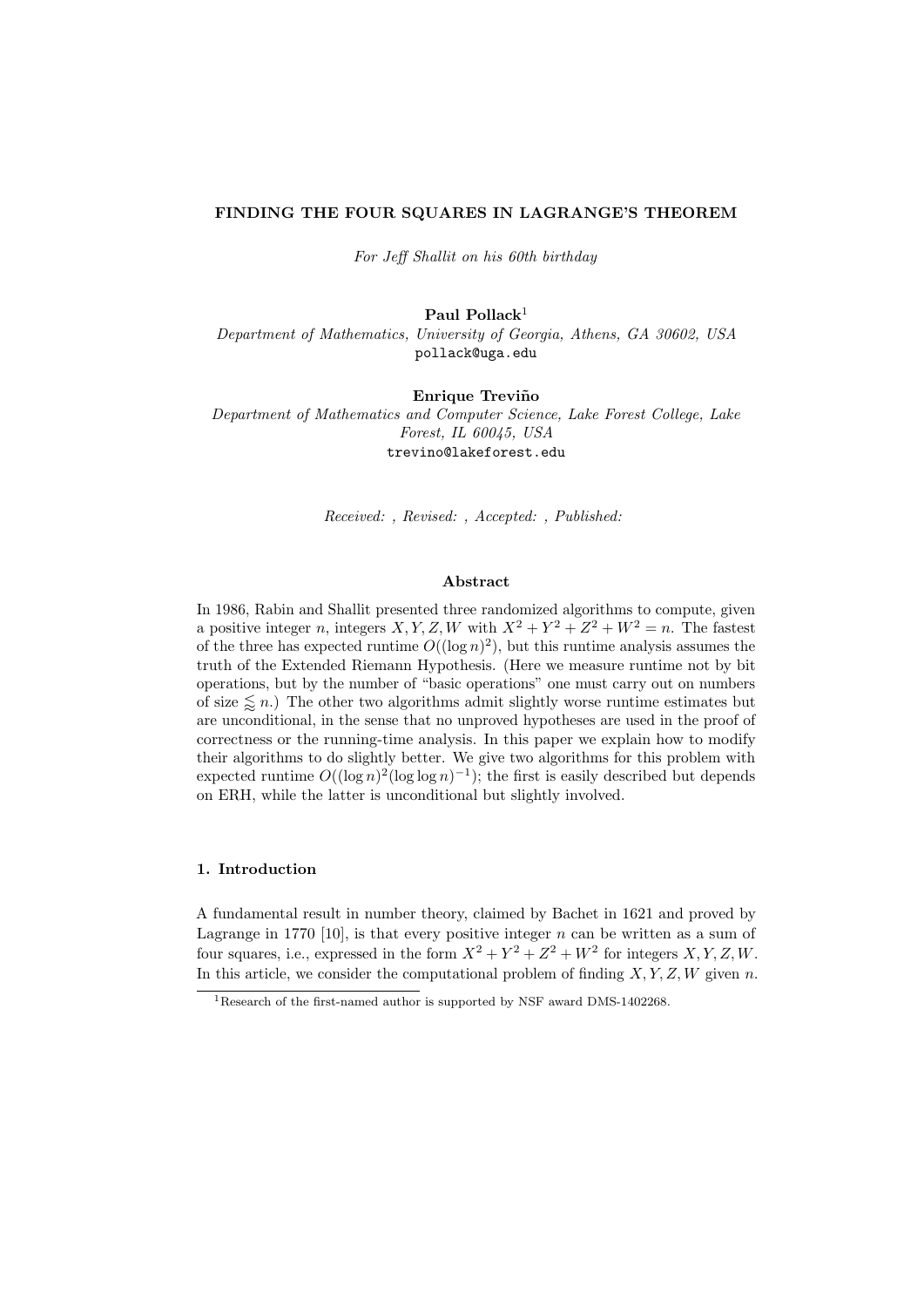As far as we are aware, Rabin and Shallit were the first authors to describe a provably efficient algorithm for this problem, in 1986 [18]. Their article presents three randomized algorithms for expressing  $n$  as a sum of four squares, with running time complexity  $O((\lg n)^2)$ ,  $O((\lg n)^2 \lg \lg n)$ , and  $O((\lg n)^2 (\lg \lg n)^2)$ .<sup>2</sup> Here our convention for complexity estimates follows [18], so that complexity counts not bit operations but arithmetic operations on numbers of size  $n^{O(1)}$ , where an "arithmetic operation" means computing  $n \pm m, n \cdot m, |n/m|$ , or the least nonnegative remainder when *n* is divided by *m*, denoted here *n* mod  $m$ <sup>3</sup>.

The fastest of the three algorithms alluded to above comes with an important caveat: it depends on the Extended Riemann Hypothesis (meaning the Riemann Hypothesis for Dirichlet L-functions). Without ERH, it is not guaranteed to terminate, although when it does terminate, its output is correct. The two slightly slower algorithms are unconditional.

In this paper, we present two randomized algorithms for the four-squares problem, each of which is slightly faster than the fastest of the algorithms in [18]. Our two randomized algorithms have complexity  $O((\lg n)^2(\lg \lg n)^{-1})$ . The first, simpler algorithm depends on ERH, while the second is more complicated, but is independent of any unproved hypotheses. While the core ideas of the algorithms are borrowed from [18], we are able to shave off double-logarithmic factors by paying more attention to the effect of the small prime divisors of  $n$  on the magnitude of functions like  $\varphi(n)/n$ .

#### 2. Preliminaries on the Gaussian integers and integral quaternions

Our argument depends crucially on convenient arithmetic properties possessed by two particular "rings of integers". The first of these rings is the Gaussian integers  $\mathbb{Z}[i] := \{a + bi : a, b \in \mathbb{Z}\} \subset \mathbb{C}$ . The second is possibly less familiar. Recall that the ring of real quaternions is the (non-commutative!) R-algebra with R-basis 1, i, j, k and multiplication determined by  $i^2 = j^2 = k^2 = -1$ ,  $ij = -ji = k$ ,  $jk = -kj = i$ , and  $ki = -ik = j$ . We work in the subring  $H$  of (Hurwitz) integral quaternions, defined by

$$
\mathbb{H} := \{ \frac{1}{2}(a + bi + cj + dk) : a, b, c, d \in \mathbb{Z}, a \equiv b \equiv c \equiv d \pmod{2} \}.
$$

In this section we quickly review the facts we need about  $\mathbb{Z}[i]$  and  $\mathbb{H}$ . Proofs of the results we will assume about  $\mathbb{Z}[i]$  can be found in introductory texts on abstract

<sup>&</sup>lt;sup>2</sup>We write lg *n* for the number of binary digits in *n*; e.g.,  $\lg 0 = \lg 1 = 1$ , while  $\lg 1957 = 11$ .

<sup>3</sup>For the reader who prefers to count bit operations, it is safe to multiply all of our final complexity estimates by  $M(\lg n)$ , where  $M(n)$  is the complexity of multiplying two numbers with n bits.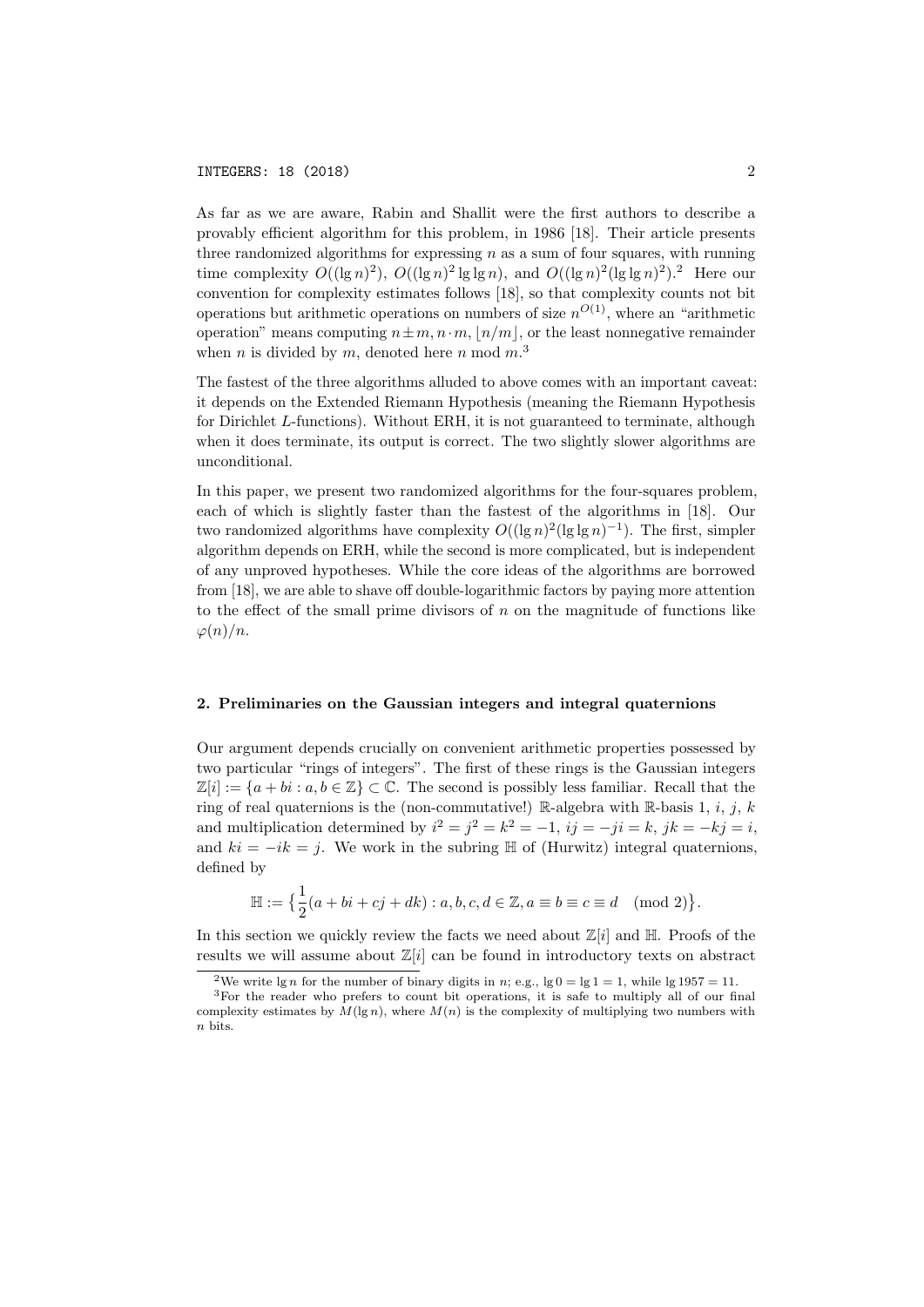algebra (see, e.g., [4, Chapter 8]); for H, section 3 of [18] may be consulted.

In both  $\mathbb{Z}[i]$  and  $\mathbb{H}$ , an important role is played by the *norm* of an element. If  $\alpha = a + bi \in \mathbb{Z}[i]$ , its *conjugate* is defined as  $a - bi$ . Similarly, the conjugate of  $a + bi + cj + dk \in \mathbb{H}$  is defined as  $a - bi - cj - dk$ . For  $\alpha$  in either system, we define the norm by  $N\alpha = \alpha \bar{\alpha}$ . Concretely, if  $\alpha = a + bi \in \mathbb{Z}[i]$ , then  $N\alpha = a^2 + b^2$ , and if  $\alpha = a + bi + cj + dk \in \mathbb{H}$ , then  $N\alpha = a^2 + b^2 + c^2 + d^2$ . In both systems,  $N\alpha$  takes values in the nonnegative integers, and  $N\alpha = 0$  if and only if  $\alpha = 0$ . A fundamental fact is that the norm is multiplicative: for all  $\alpha, \beta$ , we have  $N(\alpha\beta) = N\alpha \cdot N\beta$ .

It is immediate that n is a sum of two squares if and only if  $n = N\alpha$  for some  $\alpha \in \mathbb{Z}[i]$ . The corresponding fact holds for sums of four squares relative to  $\mathbb{H}$ : *n* is a sum of four squares if and only if  $n = N\alpha$  for some  $\alpha \in \mathbb{H}$ . In this latter statement, the "only if" direction is clear, but the "if" direction perhaps less so, since H contains elements of the form  $\alpha = \frac{1}{2}(a + bi + cj + dk)$  with a, b, c, d odd. However, every such  $\alpha$  can be multiplied by an  $\epsilon \in \mathbb{H}$  of norm 1 in such a way that the product  $\epsilon \alpha$  has integer components; indeed, if we choose  $\epsilon_a, \epsilon_b, \epsilon_c, \epsilon_d \in \{\pm 1\}$  so that

$$
\epsilon_a \equiv a, \quad \epsilon_b \equiv -b, \quad \epsilon_c \equiv -c, \quad \epsilon_d \equiv -d \pmod{4},
$$

then  $\epsilon = \frac{1}{2}(\epsilon_a + \epsilon_b i + \epsilon_c j + \epsilon_d k)$  has the required property. Since the norm of  $\alpha$  is the same as the norm of  $\epsilon \alpha$ , every norm of an element of  $\mathbb H$  is the norm of a quaternion with integral components, and so is a sum of four squares.

Both  $\mathbb{Z}[i]$  and  $\mathbb{H}$  possess division algorithms. Specifically, if  $\alpha, \beta \in \mathbb{Z}[i]$  and  $\beta \neq 0$ , then there are  $\gamma, \delta \in \mathbb{Z}[i]$  with

$$
\alpha = \beta \gamma + \delta, \quad N\delta \le \frac{1}{2}N\beta.
$$

The same statement holds with  $\mathbb H$  replacing  $\mathbb Z[i]$ . In the setting of  $\mathbb H$ , one could also consider dividing  $\alpha$  by  $\beta$  "on the other side", and the analogous result holds; there are  $\gamma, \delta \in \mathbb{H}$  with

$$
\alpha = \gamma \beta + \delta, \quad N\delta \le \frac{1}{2}N\beta.
$$

The theory of the Euclidean algorithm now implies that every ideal of  $\mathbb{Z}[i]$  is principal, as is every right-ideal and left-ideal of  $H<sup>4</sup>$ .

The principality of ideals implies the existence of gcds. Specifically, if  $\alpha, \beta \in \mathbb{Z}[i]$ , every generator of the ideal  $(\alpha, \beta)$  is a gcd. Similarly, in H, every generator of the left-ideal generated by  $\alpha, \beta$  is a greatest common right-divisor (gcrd)<sup>5</sup> of  $\alpha, \beta$ , and every generator of the corresponding right-ideal is a greatest common left-divisor

<sup>4</sup>For us, a right-ideal is an additive subgroup that absorbs multiplication on the right. Note that in  $\mathbb{Z}[i]$ , the collections of left-ideals and right-ideals coincide, since  $\mathbb{Z}[i]$  is commutative.

<sup>&</sup>lt;sup>5</sup>We say that  $\gamma$  is a right-divisor of  $\theta$  if there is a  $\delta$  such that  $\theta = \delta \gamma$ . Left-divisors are defined analogously.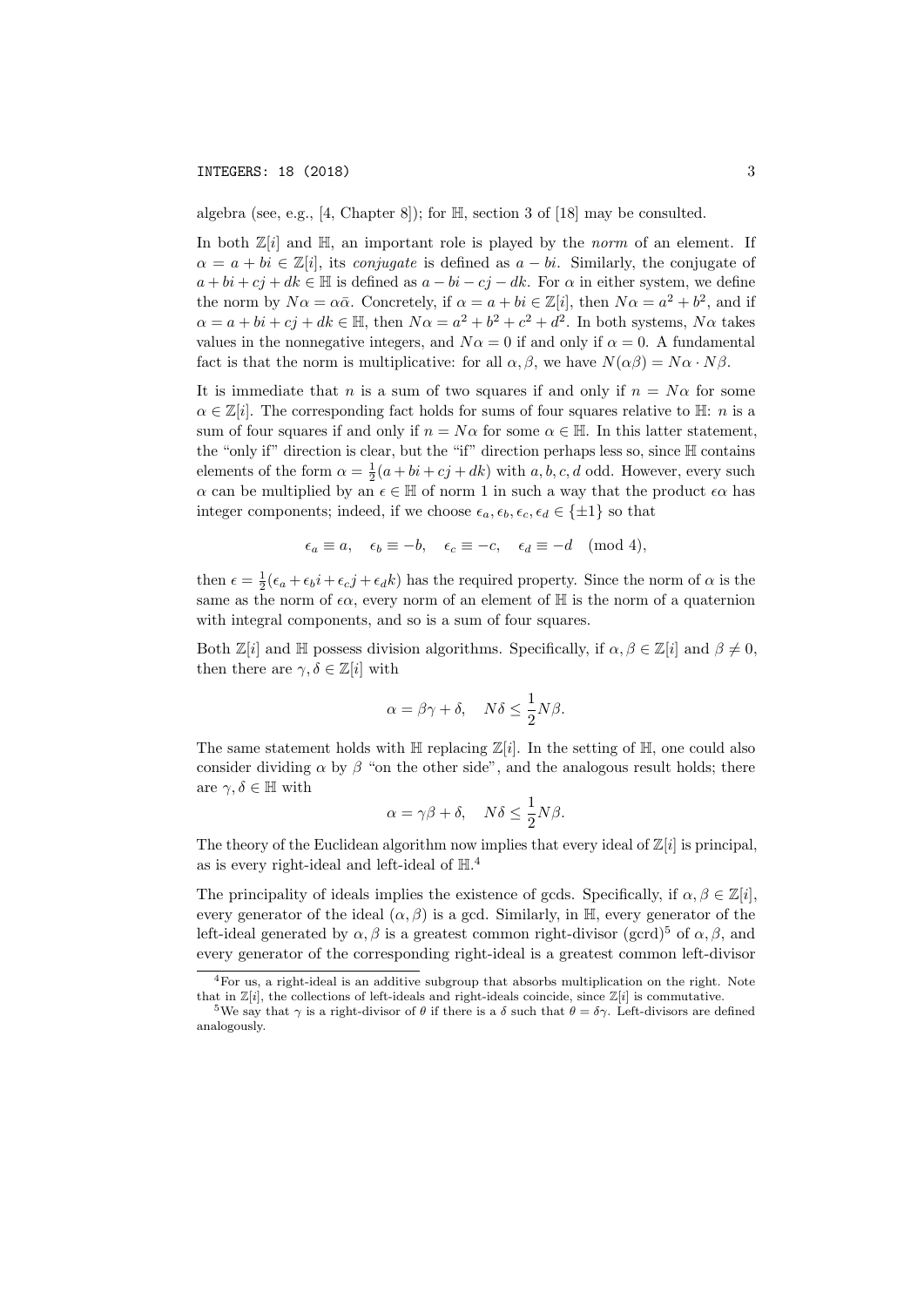(gcld) of  $\alpha$ ,  $\beta$ . The gcd is unique only up to multiplication by a unit (multiplication on the left in the case of a gcrd, and on the right in the case of a gcld). In both systems, the units are precisely the elements of norm 1; these are  $\pm 1, \pm i$  in  $\mathbb{Z}[i]$  and

$$
\pm 1, \ \pm i, \ \pm j, \ \pm k, \ \frac{1}{2}(\pm 1 \pm i \pm j \pm k)
$$

in H.

Division is easy from a computational standpoint. Specifically, if  $\alpha, \beta$  are given with  $N\alpha$ ,  $N\beta$  having  $O(\lg n)$  bits, one can determine  $\gamma$ ,  $\delta$  in  $O(1)$  arithmetic operations on integers having  $O(\lg n)$  bits.<sup>6</sup> Now following the Euclidean algorithm, one determines a gcd (or gcrd/gcld in the case of  $\mathbb{H}$ ) in  $O(\lg n)$  arithmetic operations.

We will make essential use of the following two propositions, which tell us that certain gcd (resp., gcrd) computations yield two-square (resp., four-square) representations.

**Lemma 1.** Let n be an odd positive integer. If  $n \mid N(a + bi)$ , where  $gcd(a, b) = 1$ , then every gcd of n and  $a + bi$  has norm n.

**Lemma 2.** Let n be an odd positive integer. If  $n | N(a + bi + cj + dk)$ , where  $gcd(a, b, c, d) = 1$ , then every gcrd of n and  $a + bi + cj + dk$  has norm n.

We prove only Lemma 2. The proof of Lemma 1 is similar but simpler (since  $\mathbb{Z}[i]$  is commutative).

*Proof sketch of Lemma 2.* Let  $\alpha$  be a gcrd of n and  $a + bi + cj + dk$ , so that  $\alpha$ generates the left ideal  $A := \mathbb{H} \cdot n + \mathbb{H} \cdot (a + bi + cj + dk)$ . Let  $\bar{A} = {\bar{\kappa} : \kappa \in A}.$ Recalling that conjugation is an antiautomorphism of  $\mathbb{H}$  (meaning that  $\overline{\alpha\beta} = \overline{\beta} \cdot \overline{\alpha}$ ), we see that  $\bar{A} = n \cdot \mathbb{H} + (a - bi - cj - dk) \cdot \mathbb{H}$  and  $\bar{A}$  is generated as a right ideal by  $\bar{\alpha}$ . Consider the product AA, by which we mean  $\{\mu\nu : \mu \in A, \nu \in A\}$ . Since A consists of the left-multiples of  $\alpha$  and  $\bar{A}$  consists of the right-multiples of  $\bar{\alpha}$ , one finds that  $A\overline{A}$  is the two-sided ideal consisting of all multiples of N $\alpha$ . (The term "multiples" is unambiguous here, since  $\mathbb Z$  lies in the center of  $\mathbb H$ .) On the other hand,

$$
A\overline{A} = \{(\beta n + \gamma(a + bi + cj + dk))(n\delta + (a - bi - cj - dk)\epsilon) : \beta, \gamma, \delta, \epsilon \in \mathbb{H}\}.
$$

By a direct calculation,

$$
(\beta n + \gamma(a + bi + cj + dk))(n\delta + (a - bi - cj - dk)\epsilon)
$$
  
=  $n(\beta \delta n + \beta(a - bi - cj - dk)\epsilon + \gamma(a + bi + cj + dk)\delta + \frac{N(a + bi + cj + dk)}{n}\gamma\epsilon).$ 

We see from this that n divides every element of  $A\overline{A}$ . Hence,  $n^{-1}A\overline{A}$  is also a two-sided ideal of H. Taking  $\beta = \delta = 1$  and  $\epsilon = \gamma = 0$ , we see that  $n^{-1}A\overline{A}$  contains

<sup>&</sup>lt;sup>6</sup>See [18, §3] for the details of how to efficiently implement division in  $\mathbb{Z}[i]$  and  $\mathbb{H}$ .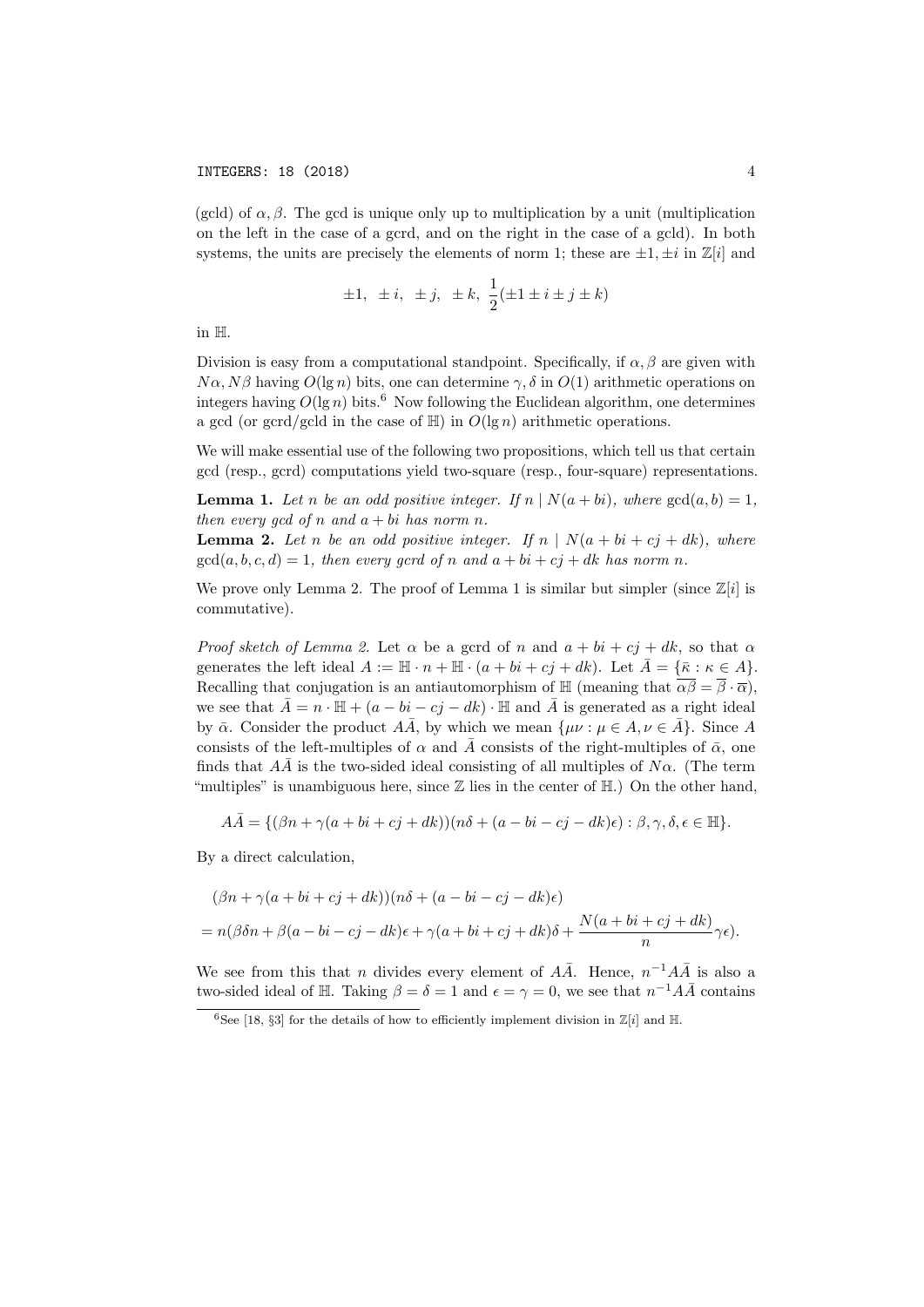*n*. Taking  $\beta = 1, \delta = 0$ , and  $\gamma = 0$  shows that  $n^{-1}A\overline{A}$  contains

$$
(a-bi-cj-dk)\epsilon
$$

for all  $\epsilon$ . Similarly, taking  $\delta = 1, \beta = 0$  and  $\epsilon = 0$ , we find that  $n^{-1}A\overline{A}$  contains

$$
\gamma(a+bi+cj+dk)
$$

for all  $\gamma$ . Since  $n^{-1}A\overline{A}$  is an ideal, these last two results together imply that

$$
(a-bi-cj-dk)\epsilon + \overline{(a-bi-cj-dk)\epsilon} \in n^{-1}A\overline{A}
$$

for all choices of  $\epsilon$ . Now letting  $\epsilon = 1, i, j, k$ , we find that  $2a, 2b, 2c, 2d \in n^{-1}A\overline{A}$ . By assumption,  $a, b, c, d$  generate the unit ideal of  $\mathbb{Z}$ , and so  $n^{-1}A\overline{A}$  contains 2. Since  $n^{-1}A\overline{A}$  also contains n, and n is odd,  $n^{-1}A\overline{A}$  is all of H. Hence,  $A\overline{A}$  consists precisely of the multiples of n. Since  $A\overline{A}$  also consists precisely of the multiples of  $N\alpha$ , and both  $N\alpha$  and n are positive integers, we must have  $n = N\alpha$ .  $\Box$ 

We suspect Lemmas 1 and 2 are classical. However, they are perhaps not as wellknown as they could be. As some evidence, Lemma 2 implies that the repeated splitting procedure described on pp. S246, S251 of [18] is never necessary.

# 3. An ERH-conditional algorithm

Our ERH-conditional algorithm is a riff on the ERH-conditional algorithm described in [18], which was discovered by Rabin in 1977 (see the interview [20]). Here is a sketch of that algorithm. First, we can assume that the number  $n$  we are trying to represent is odd. To see this, write  $n = 2^e n'$  with  $n'$  odd. If  $X'^2 + Y'^2 + Z'^2 + W'^2 = n'$ , then  $X^2 + Y^2 + Z^2 + W^2 = n$  for X, Y, Z, W defined by

$$
(1+i)^{e}(X' + Y'i + Z'j + W'k) = X + Yi + Zj + Wk.
$$

The computation of e here, as well as the computation of  $X, Y, Z, W$  from e and  $X', Y', Z', W'$ , requires only  $O(\lg n)$  steps.

To represent an odd n as a sum of four squares, we look for a prime  $p \equiv -1 \pmod{n}$ .  $p \equiv 1 \pmod{4}$  smaller than  $(2n)^5$ . Since  $p \equiv 1 \pmod{4}$ , we can write  $p = A^2 + B^2$ . Suppose we have computed  $A, B$ . Then

$$
n | p + 1 = A2 + B2 + 1 = N(A + Bi + j).
$$

By Lemma 2, we recover a four squares representation of n by computing gcrd $(n, A +$  $Bi+j$ , where we assume the gcrd has been multiplied by a unit in H to have integer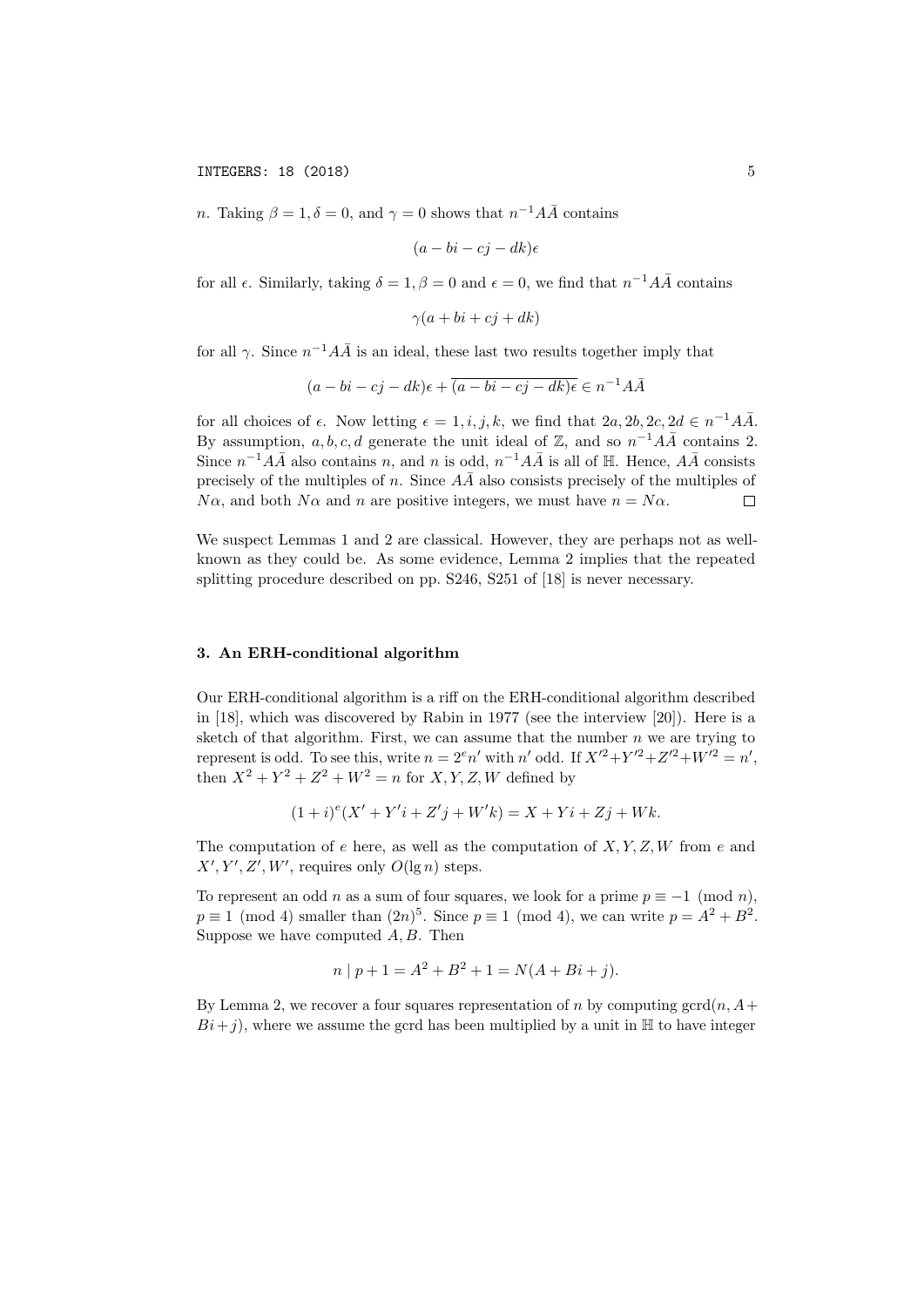components. Without the restriction that  $p < (2n)^5$ , the existence of such a prime p follows by Dirichlet's theorem on primes in arithmetic progressions. So we see that these ideas lead immediately to a quick proof of Lagrange's theorem (but one that assumes the theorem of Dirichlet, proved nearly 70 years later).

Rabin realized that (under ERH) one can quickly find the needed prime  $p$  by making randomized choices. Indeed, under ERH, among all integers up to  $(2n)^5$  that are  $\equiv -1 \pmod{n}$  and  $\equiv 1 \pmod{4}$ , the proportion of primes is  $\gg \frac{n}{\varphi(n)} \cdot \frac{1}{\lg n} \ge \frac{1}{\lg n}$ . So we expect to hit a prime  $p$  in  $O(\lg n)$  trials.

We now present our modified algorithm for representing an odd  $n$  as a sum of four squares. The new idea is, rather than simply using the trivial lower bound of 1 on  $\frac{n}{\varphi(n)}$ , to exploit that  $\frac{n}{\varphi(n)}$  is large when n is divisible by many small primes; this allows us to reduce the expected number of trials to  $O(\lg n / \lg \lg n)$ . We assume that  $n > 20$ ; for  $n \leq 20$  it is trivial to find a four-squares representation.

- (1) [Precomputation] Determine the primes not exceeding  $\log n$  and compute their product M.
- (2) [Random trials] Choose an odd number  $k < n<sup>5</sup>$  at random, and let

$$
p = Mnk - 1.
$$

(Notice that  $p \equiv 1 \pmod{4}$ , since  $2 \parallel M$  and  $n, k$  are odd.) For a randomly chosen  $u \in [1, p-1]$ , compute  $s = u^{(p-1)/4} \mod p$  and test if  $s^2 \equiv -1 \pmod{p}$ . If so, continue to the next step. Otherwise, restart this step.

(3) [Denouement] Compute  $A + Bi := \gcd(s + i, p)$ . Then compute  $\gcd(A + Bi + i)$  $j, n$ , normalized to have integer components. Write this gcrd as  $X + Y i +$  $Zj + Wk$ , and output the representation  $n = X^2 + Y^2 + Z^2 + W^2$ .

We now explain why the algorithm is correct and why the expected number of required arithmetic operations is  $O((\lg n)^2(\lg \lg n)^{-1})$ .

First, we address the correctness of the output. At the conclusion of (2),  $p \mid N(s+i)$ , and so Lemma 1 gives that  $A^2 + B^2 = p$ . Since  $p + 1 = Mnk$ , we have

$$
n | p + 1 = A2 + B2 + 1 = N(A + Bi + j).
$$

Now Lemma 2 shows that every gcrd of n and  $A+Bi+j$  has norm n. This completes the correctness proof.

We remark that although we used the letter  $p$ , it is not necessary to assume here that p is prime. (But it is unlikely we would have found  $s^2 \equiv -1 \pmod{p}$  unless p were prime.)

Now we address the complexity. Each integer in  $[2, \log n]$  can be tested for primality in  $O((\lg n)^{1/2})$  operations (by trial division), and so the complete list of primes in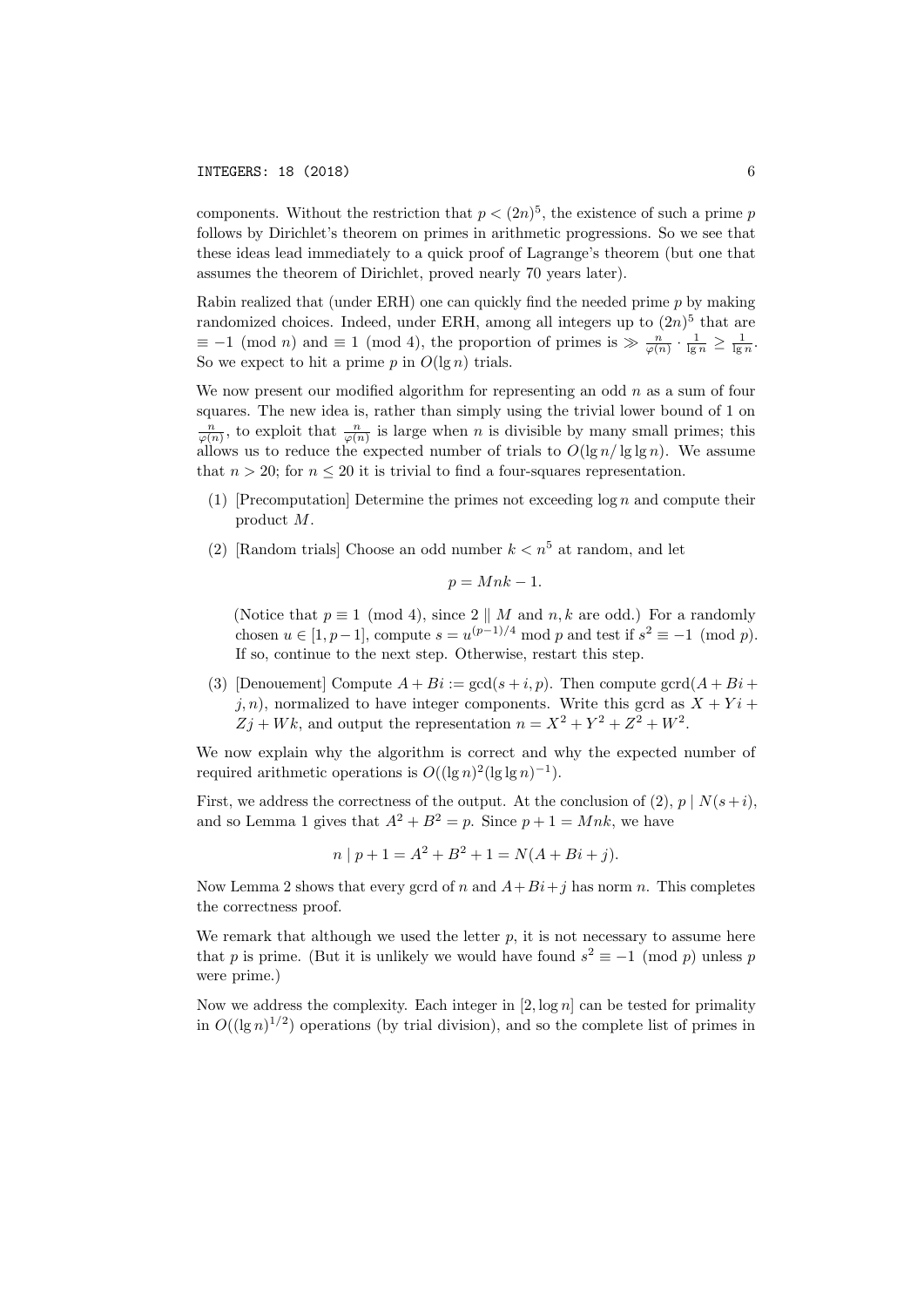[2, log n] can be found with  $O((\lg n)^{3/2})$  operations.<sup>7</sup> We can then compute M using  $O(\lg n)$  multiplications. (By the prime number theorem, all of the partial products arising in the computation of M are of size  $n^{O(1)}$ .) Hence, the precomputation step can be carried out with  $O((\lg n)^{3/2})$  arithmetic operations.

In order to continue, we must recall two consequences of the ERH.

(a) For each real x and each pair of integers  $a, q$  with  $q > 0$ , let  $\pi(x; q, a)$  denote the count of primes  $p \leq x$  with  $p \equiv a \pmod{q}$ . If a, q are relatively prime and  $x \geq 2$ , then

$$
\left|\pi(x;q,a)-\frac{1}{\varphi(q)}\int_2^x\frac{\mathrm{d}t}{\log t}\right|\leq \sqrt{x}(\log x+2\log q).
$$

(See Oesterlé  $[12]$  for a more general result.)

(b) (Bach and Sorenson [2]) For  $q \ge 2$  and a coprime to q, the least prime  $p \equiv a$  $\pmod{q}$  satisfies  $p \leq 2(q \log q)^2$ .

We will use the following crude consequence of (a) and (b): For  $q \ge 2$  and  $x \ge 2q^3$ ,

$$
\pi(x; q, a) \gg \frac{x}{\varphi(q) \log x}.
$$

(We leave the task of deducing this statement from (a) and (b) to the reader.)

We now apply this lower bound on  $\pi(x; q, a)$  to estimate the number of primes  $p \equiv -1$ (mod  $Mn$ ),  $p \equiv 1 \pmod{4}$  not exceeding  $Mn^6$ . The two congruence conditions place p in a coprime residue class modulo  $2Mn$ . It is known (see [17]) that

$$
\prod_{\ell \text{ prime}} \ell \le e^{1.02T} \tag{1}
$$

for all  $T > 0$ . Taking  $T = \log n$  yields  $M \leq n^{1.02}$ . Using this, it is straightforward to check that  $Mn^6 \geq 2(2Mn)^3$  for  $n \geq 18$ . So under ERH, the number of primes p as above is

$$
\gg \frac{Mn^6}{\varphi(2Mn)\log(Mn^6)} \gg \frac{n^5}{\log n} \cdot \frac{Mn}{\varphi(Mn)} = \frac{n^5}{\log n} \prod_{\ell \mid Mn} (1 - 1/\ell)^{-1} \gg n^5 \frac{\log \log n}{\log n},
$$

using in the last step that  $Mn$  is divisible by all primes up to  $\log n$  and that the sum of the reciprocals of those primes is  $\log \log \log n + O(1)$ . Thus, if an odd k is selected at random from the positive integers  $\leq n^5$ , then  $p = Mnk - 1$  is prime with probability  $\gg \log \log n / \log n$ . Moreover, when p is prime, half of the values of

<sup>7</sup> It would be more efficient to use the sieve of Eratosthenes here, but this part of the algorithm is not the bottleneck.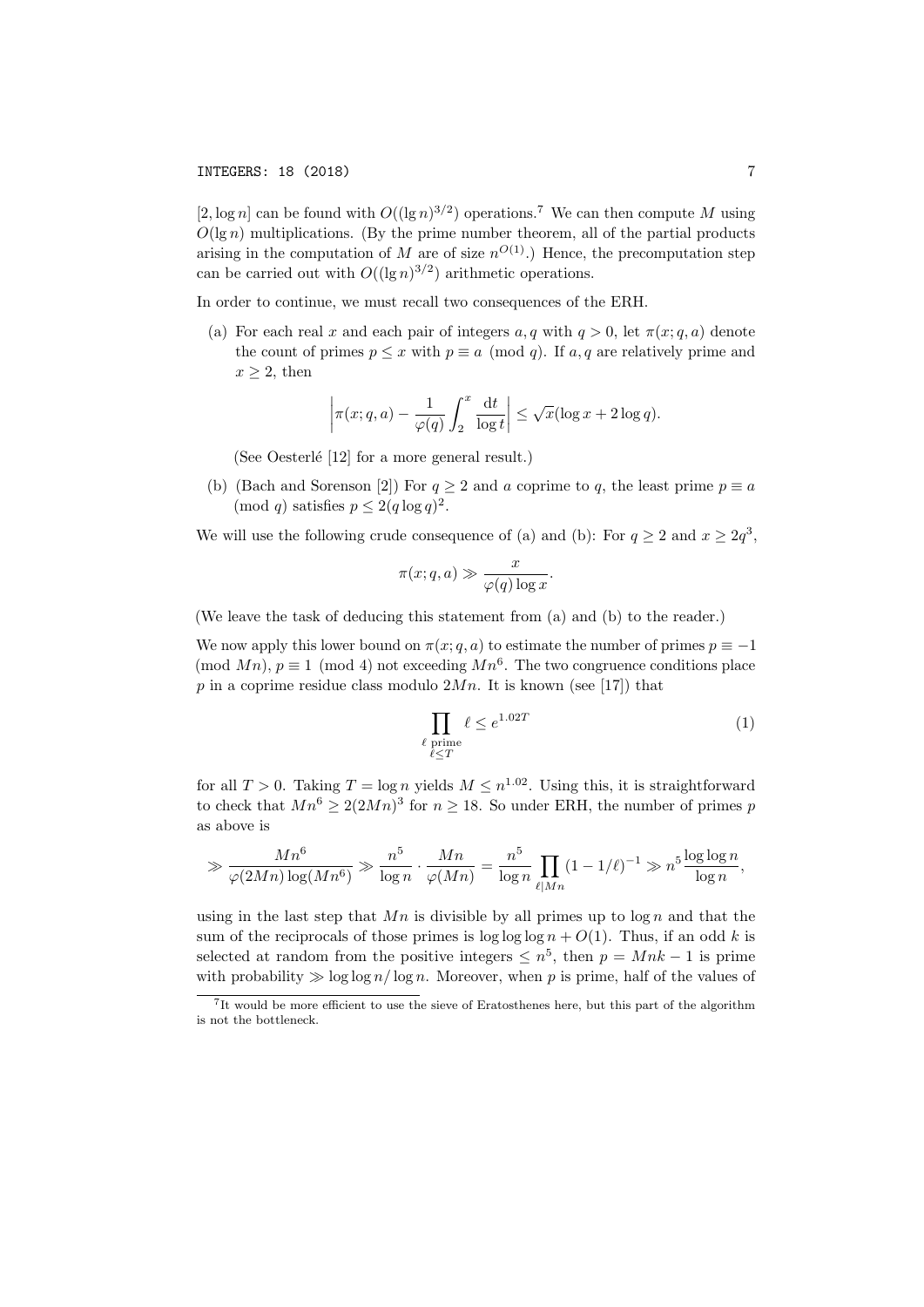$u \in [1, p-1]$  (namely, the quadratic nonresidues) are such that  $u^{(p-1)/4}$  is a square root of  $-1$  mod  $p$ .

It follows that each trial step has probability  $\gg \log \log n / \log n$  of success, so that the expected number of trials is  $O(\log n / \log \log n)$ . The most expensive step in an individual trial is the computation of  $u^{(p-1)/4} \mod p$ ; by repeated squaring, this can be done with  $O(\lg p) = O(\lg n)$  operations. Thus, the expected number of operations required in step (2) is  $O((\lg n)^2(\lg \lg n)^{-1})$ , which is acceptable. (We have used here that log and  $\lg$  have the same order of magnitude in the range of n we are considering, as do log log and lg lg.)

Finally, (3) requires  $O(\lg n)$  arithmetic operations, using the Euclidean algorithm to compute the gcds. Putting everything together, we see that the expected total number of arithmetic operations required by the algorithm is  $O((\lg n)^2(\lg \lg n)^{-1})$ .

# 4. An unconditional algorithm

In the ERH-conditional algorithm, we find a prime  $p$  from the progression 1 modulo 4 that is also congruent to  $-1$  modulo n. Writing  $p = x^2 + y^2$  gives a solution to n |  $x^2 + y^2 + 1$ , allowing us to extract a four-square representation from Lemma 2. In our unconditional algorithm, we instead search for x, y for which  $(-(x^2 + y^2)) \text{ mod } n$  can be quickly expressed as a sum of two squares, say  $z^2 + w^2$ . Then  $n | x^2 + y^2 + z^2 + w^2$ and a four-square representation can again be obtained from Lemma 2. (Of course, we need n odd and  $gcd(x, y, z, w) = 1$  to apply Lemma 2; we will arrange below for these conditions to hold.)

We began the previous section by mentioning that we can easily reduce to considering only odd n. In fact, for an acceptable computational cost, we can reduce to the more special case of odd n having no prime factors  $\ell \leq \log n$  with  $\ell \equiv 1 \pmod{4}$ . As in the previous section, we assume that  $n > 20$ , so that  $\log n > 3$ .

To see how this reduction goes, first note that we can flag each number in  $[1, \log n]$ as prime or composite using  $O((\lg n)^{3/2})$  operations. Since our goal is to produce an algorithm requiring  $O((\lg n)^2(\lg \lg n)^{-1})$  operations, such a computation is acceptable. In another  $O(\lg n)$  operations, we can compute  $X^2 + Y^2$  for all pairs X, Y with  $0 \leq X, Y \leq (\log n)^{1/2}$ . We record, for  $\ell = 2$  and for the primes  $\ell \leq \log n$  with  $\ell \equiv 1 \pmod{4}$ , integers  $X_{\ell}, Y_{\ell}$  with

$$
\ell = X_{\ell}^2 + Y_{\ell}^2.
$$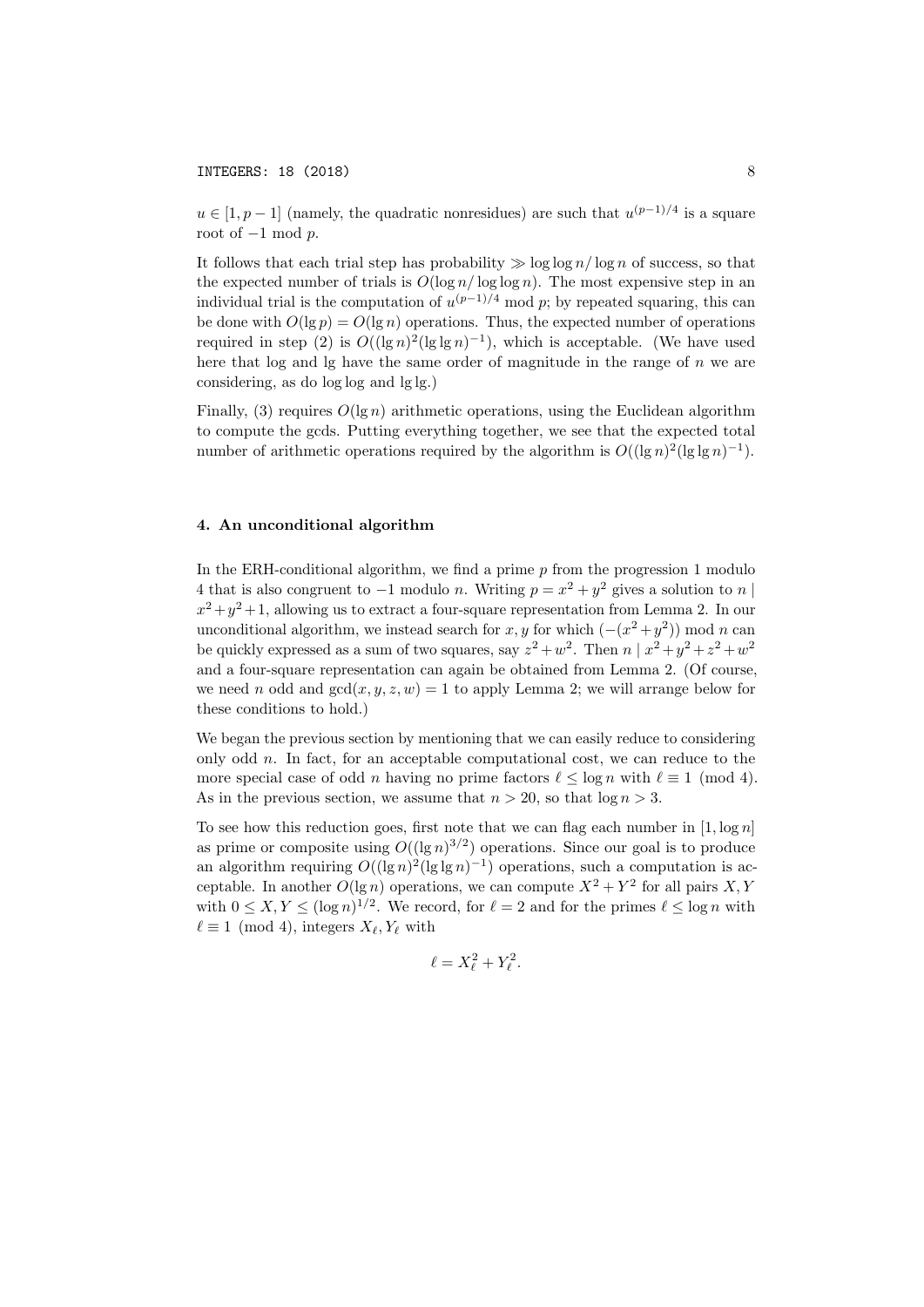Writing " $\ell = \square + \square$ " for the condition that  $\ell = 2$  or  $\ell \equiv 1 \pmod{4}$ , we factor  $\lambda$ 

$$
n = \left(\prod_{\substack{\ell \leq \log n \\ \ell = \square + \square}} \ell^{e_{\ell}}\right) n',
$$

where n' is odd and coprime to all primes  $\ell \equiv 1 \pmod{4}$ ,  $\ell \leq \log n$ . This can be done with  $O(\lg n)$  operations: For each  $\ell$ , we repeatedly divide n by  $\ell$  until the division leaves a remainder. For a given  $\ell$ , this requires  $e_{\ell} + 1$  divisions, and so the total number of divisions required is

$$
\sum_{\substack{\ell \leq \log n \\ \ell \equiv \square + \square}} (e_{\ell} + 1) = \sum_{\substack{\ell \leq \log n \\ \ell \equiv \square + \square}} e_{\ell} + \sum_{\substack{\ell \leq \log n \\ \ell \equiv \square + \square}} 1 \leq \frac{\log n}{\log 2} + \log n,
$$

which is  $O(\lg n)$ . If  $X'^2 + Y'^2 + Z'^2 + W'^2 = n'$ , then  $X^2 + Y^2 + Z^2 + W^2 = n$ , where

$$
(X' + Y'i + Z'j + W'k) \prod_{\substack{\ell \leq \log n \\ \ell = \square + \square}} (X_{\ell} + Y_{\ell}i)^{e_{\ell}} = X + Yi + Zj + Wk.
$$

Computing X, Y, Z, W, given the  $e_{\ell}$  and the numbers  $X', Y', Z', W'$ , requires another  $O(\lg n)$  operations. Collecting the estimates, we may perform this reduction at the cost of  $O((\lg n)^{3/2})$  steps.

Before describing our unconditional algorithm, which is a variant of the method described in §3 of [18], we make some observations. From now on,  $n > 20$ , n is odd, and n has no prime factors  $\ell \leq \log n$  from the arithmetic progression 1 mod 4. Let

$$
P = \prod_{\substack{\ell \leq \log n \\ \ell \equiv 3 \pmod{4}}} \ell,
$$

and let

$$
N = n \cdot P / \gcd(P, n).
$$

We have already computed the primes up to  $\log n$ , and so computing  $P$  and  $N$ requires only  $O(\lg n)$  operations. Note that  $n \leq N \leq n^{O(1)}$ , where the second inequality comes from the prime number theorem (or (1)).

The following lemma is a special case of Lemma 3.2 on p. S247 of [18], and was seemingly first proved by Hermite in 1854 [8].

**Lemma 3.** Let  $N$  be an odd positive integer. For every a coprime to  $N$ , the number of solutions x, y mod N to  $x^2 + y^2 \equiv a \pmod{N}$  is precisely

$$
N\prod_{\ell|N}\left(1-\left(\frac{-1}{\ell}\right)\frac{1}{\ell}\right),\,
$$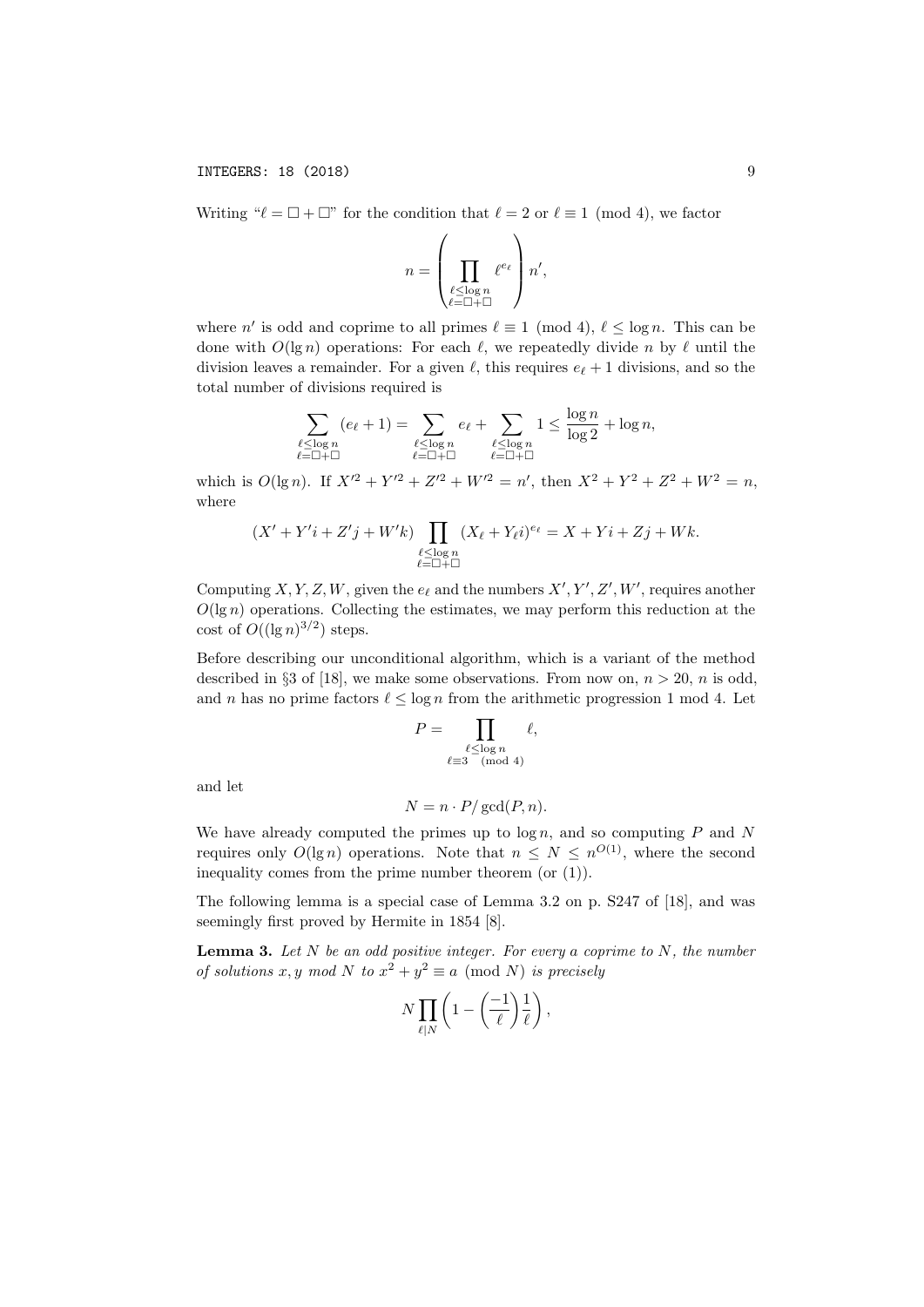# where  $\left(\frac{-1}{\ell}\right)$  is the Legendre symbol.

From the primes  $\ell \leq \log n$ , our N is divisible by none that are congruent to 1 (mod 4) and by all that are congruent to 3 (mod 4). Writing  $n'$  for the largest divisor of n supported on primes exceeding  $\log n$ , we deduce that

$$
\prod_{\ell|N} \left(1 - \left(\frac{-1}{\ell}\right) \frac{1}{\ell}\right) \ge \prod_{\substack{\ell \le \log n \\ \ell \equiv 3 \pmod{4}}} \left(1 + \frac{1}{\ell}\right) \prod_{\substack{\ell|N \\ \ell > \log n}} \left(1 - \frac{1}{\ell}\right)
$$
\n
$$
\gg (\log \log n)^{1/2} \prod_{\substack{\ell|N \\ \ell > \log n}} \left(1 - \frac{1}{\ell}\right) \ge (\log \log n)^{1/2} \cdot \left(1 - \frac{1}{\log n}\right)^{\omega(n')},
$$

where, as usual,  $\omega(\cdot)$  counts the number of distinct prime divisors. (In moving from the first to the second line, we used that the sum of the reciprocals of the primes congruent to 3 (mod 4) up to T, for  $T \ge 2$ , is  $\frac{1}{2} \log \log T + O(1)$ . See, e.g., [11, pp. 449–450]. We also used that N and n have the same prime divisors exceeding  $log n$ . Notice that  $(\log n)^{\omega(n')} \leq n'$ , so that  $\omega(n') \leq \log n' / \log \log n < \log n$ . Consequently,

$$
\left(1 - \frac{1}{\log n}\right)^{\omega(n')} \ge \left(1 - \frac{1}{\log n}\right)^{\log n} \ge \left(1 - \frac{1}{3}\right)^3 > \frac{1}{4}.
$$

(We used here that  $\log n \geq 3$  and that  $(1 - 1/T)^T$  is increasing for  $T \geq 3$ .) Thus, each congruence  $x^2 + y^2 \equiv a \pmod{N}$ , with  $gcd(a, N) = 1$ , has  $\gg N(\log \log n)^{1/2}$ solutions  $(x, y) \mod N$ .

The algorithm begins by selecting  $x, y$  at random from [1, N] and computing

$$
r := (-(x^2 + y^2)) \bmod N.
$$

We show below (Lemma 4) that there are  $\gg N(\log \log n)^{1/2}/\log N$  integers in [1, N] that have the form  $r_1p$ , where  $r_1$  is a product of primes  $\ell \leq \log n$  with  $\ell \equiv 1 \pmod{4}$ , and  $p > \log n$  is a prime congruent to 1 modulo 4 not dividing N. All of these numbers  $r_1p$  are coprime to N. Using the concluding result of the last paragraph, we see that the number of choices for  $x, y$  where r lands on one of the numbers  $r_1p$  is

$$
\gg N \frac{(\log \log n)^{1/2}}{\log N} \cdot N (\log \log n)^{1/2} \gg N^2 \frac{\log \log n}{\log n}.
$$

Thus, with x, y chosen at random from [1, N], we expect to have  $r = r_1p$  within  $O(\log n/\log \log n)$  trials.

Having located  $r = r_1p$ , we note that it is easy to compute a two-squares representation of  $r_1$ :

$$
u^{2} + v^{2} = r_{1}, \quad \text{where} \quad u + vi := \prod_{\ell^{v_{\ell}} || r_{1}} (X_{\ell} + Y_{\ell}i)^{v_{\ell}}.
$$
 (2)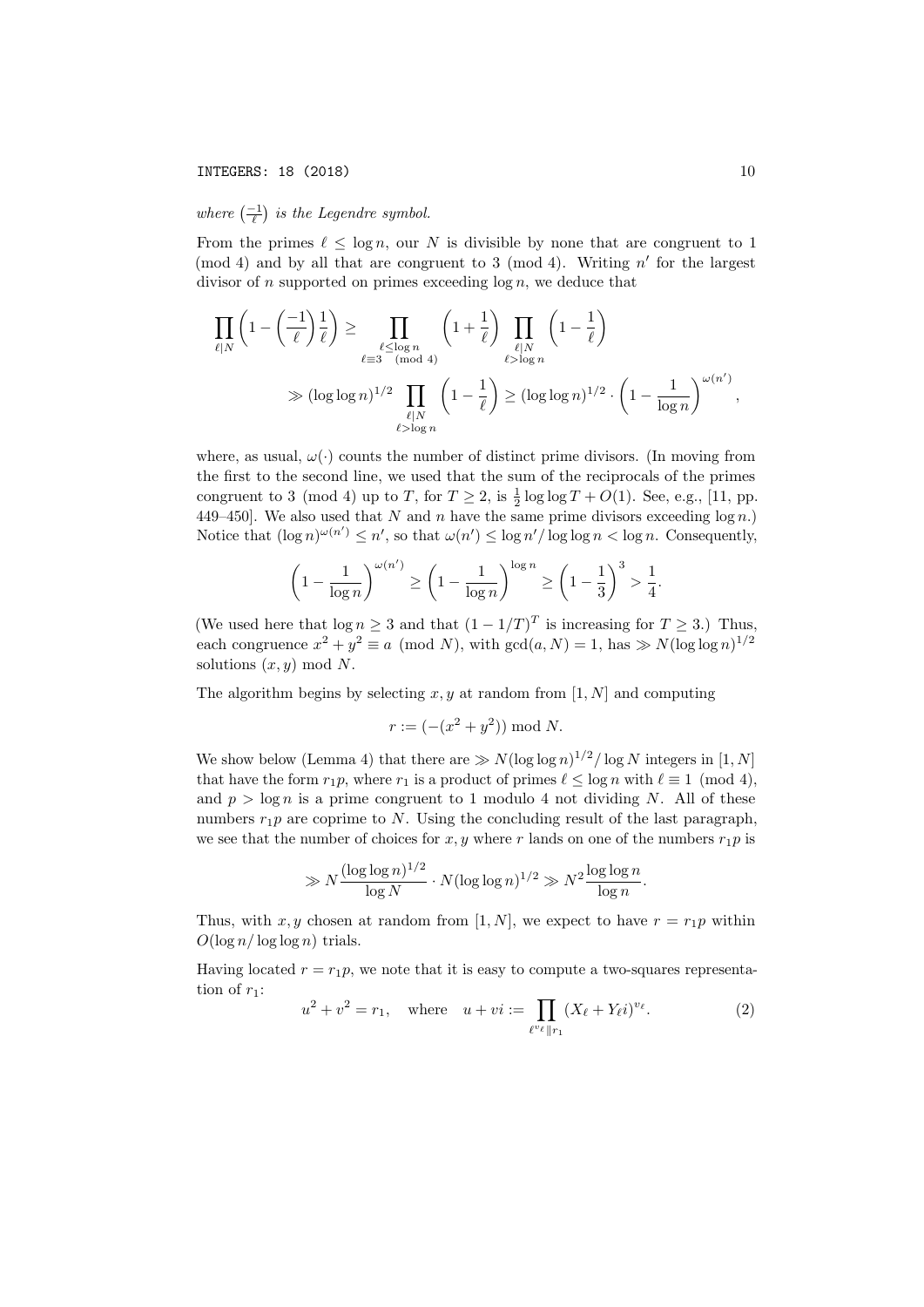Determining the exponents  $v_{\ell}$  and computing u, v requires only  $O(\lg n)$  operations, by arguments similar to those appearing at the start of this section.

Suppose we have written  $p = U^2 + V^2$ , and let  $z + wi = (u + vi)(U + Vi)$ , so that  $z^2 + w^2 = r_1 p$ . Then

$$
-(x2 + y2) \equiv r = r1p = z2 + w2 \pmod{N},
$$

so that

$$
n \mid N \mid x^2 + y^2 + z^2 + w^2. \tag{3}
$$

We show below (see Lemma 5) that  $gcd(x, y, z, w) = 1$  — in fact, that  $gcd(z, w) = 1$  $-$  so that by Lemma 2 a four squares representation of  $n$  is obtained by computing  $\gcd(n, x + yi + zj + wk)$  (normalized to have integer components).

As it stands, the above description is incomplete. We have glossed over how we determine whether  $r = r_1p$  for some  $r_1, p$  as above, and how to write p as a sum of two squares. To circumvent these issues, we amend the initial (trial) steps of the algorithm to the following, denoted (T):

(T) For a random choice of  $x, y \in [1, N]$ , compute  $r := (- (x^2 + y^2)) \text{ mod } N$ . Immediately choose another x, y unless  $r \equiv 1 \pmod{4}$  and  $gcd(r, N) = 1$ . Once an r satisfying these conditions is found, determine  $r_1$  by

$$
r = r_1 p, \quad \text{where} \quad r_1 = \prod_{\substack{\ell \leq \log n \\ \ell \equiv 1 \pmod{4} \\ \ell^v \ell \parallel r}} \ell^{v_{\ell}}.
$$
 (4)

(Finding  $r_1$  requires only  $O(\lg n)$  operations.) If  $p = 1$ , we stop and declare victory.

Now assume that  $p > 1$ . In that case, we choose  $u \in [1, p-1]$  at random and test whether  $s := u^{(p-1)/4} \mod p$  is a square root of  $-1 \mod p$ . If not, we restart (T) with another random choice of  $x, y$ .

When p is a prime, s is a square root of  $-1$  half the time. Thus (from Lemma 4) the random trial (T) succeeds with probability  $\gg \log \log n / \log n$ . So we expect to do only  $O(\log n / \log \log n)$  trials before (T) succeeds. Each trial requires  $O(\log n)$ operations, and so we expect (T) to require  $O((\lg n)^2 / \lg \lg n)$  operations.

When  $(T)$  succeeds, we know a pair  $x, y$  with

$$
-(x^2 + y^2) \equiv r_1 p,
$$

we have the factorization of  $r_1$  in the form (4), and either  $p = 1$  or we have a square root s of  $-1$  modulo p. Compute the u, v in (2), so  $u^2 + v^2 = r_1$ . If  $p = 1$ , put  $U = 1$ and  $V = 0$ ; otherwise, calculate  $gcd(p, s + i) = U + Vi$ . In either case,  $p = U^2 + V^2$ .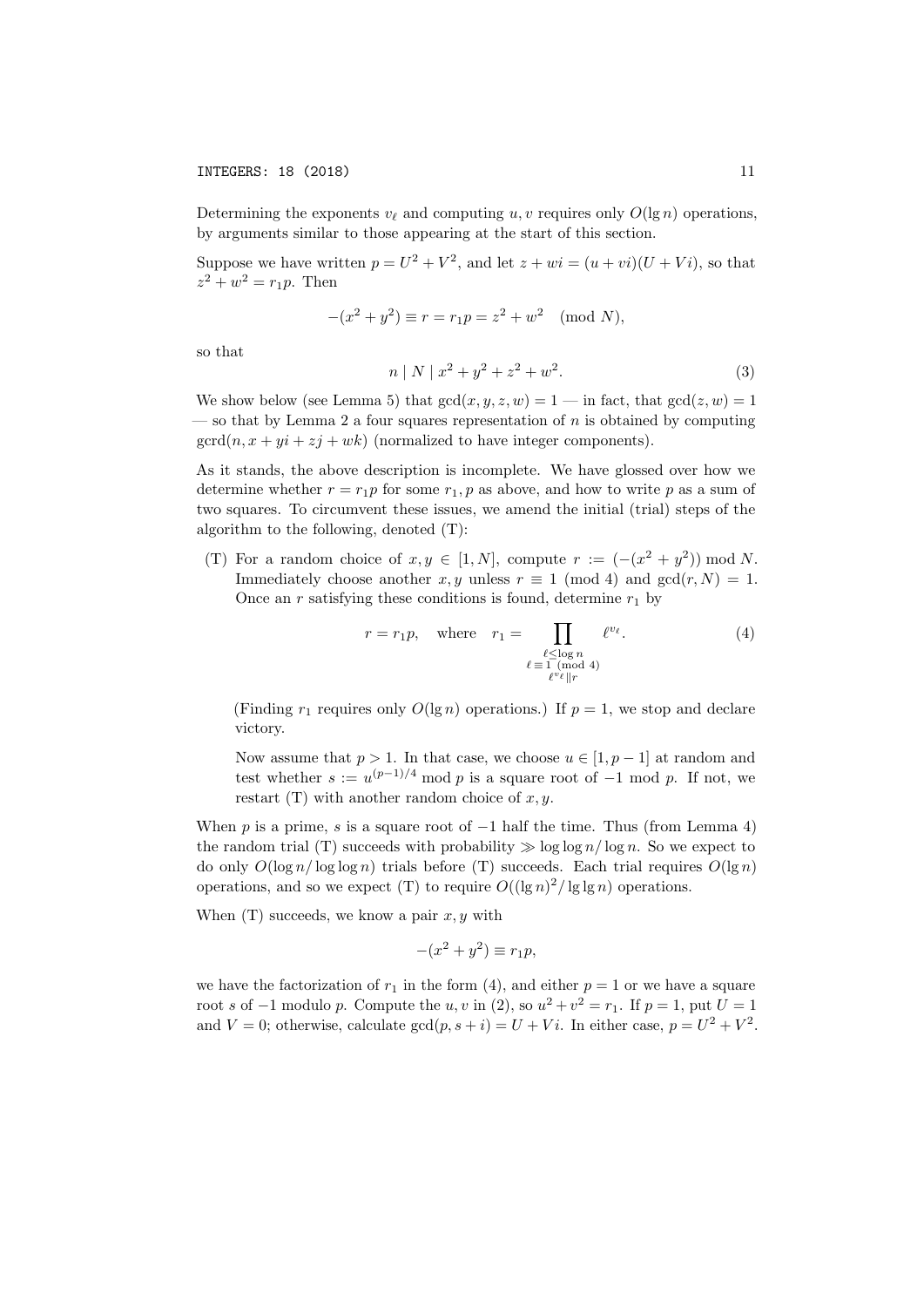With  $z + wi = (u + vi)(U + Vi)$ , we have, as in (3),  $n | x^2 + y^2 + z^2 + w^2$ . By Lemma 5 below,  $gcd(z, w) = 1$ , and so, by Lemma 2, we can extract a four-squares representation of n by computing  $\gcd(n, x + yi + zj + wk)$ . These concluding steps require  $O(\lg n)$  operations in total, and so the expected number of steps in the entire (amended) algorithm is  $O((\lg n)^2 / \lg \lg n)$ , as desired.

We have two outstanding debts: proving that there are indeed many values of  $r_1p$ , and proving that  $gcd(z, w) = 1$ .

**Lemma 4.** Let n and N be odd integers with  $20 < n < N$ . The number of positive integers  $R \leq N$  which admit a decomposition  $R = r_1p$  where  $r_1$  is a product of primes  $\ell \leq \log n$ ,  $\ell \equiv 1 \pmod{4}$ , and  $p > \log n$  is a prime congruent to 1 (mod 4) with  $p \nmid N$ , is √

$$
\gg N \frac{\sqrt{\log \log n}}{\log N}.
$$

*Proof.* We first prove the lemma when n is sufficiently large. For each  $r_1$  that can be written as a product of primes  $\ell \leq \log n, \ell \equiv 1 \pmod{4}$ , we count the number of corresponding choices for p. For a given  $r_1$ , the number of choices for p is at least

$$
\pi(N/r_1; 4, 1) - \pi(\log n; 4, 1) - \omega(N).
$$

We obtain a lower bound by summing this expression over  $r_1 \leq N^{1/2}$ . By the prime number theorem for arithmetic progressions, for all large N and all  $r_1 \leq N^{1/2}$ ,

$$
\pi(N/r_1; 4, 1) \gg \frac{N/r_1}{\log(N/r_1)} \gg \frac{N}{r_1 \log N}.
$$

This last quantity is  $\gg \frac{N^{1/2}}{\log N}$ . On the other hand,

$$
\pi(\log n; 4, 1) \le \log n \le \log N \quad \text{and} \quad \omega(N) \le \log N/\log 3 < \log N.
$$

Since  $\log N = o(N^{1/2}/\log N)$ , as  $N \to \infty$ , we see that the number of p corresponding to a given  $r_1$  is  $\gg N/(r_1 \log N)$ , uniformly for  $r_1 \leq N^{1/2}$  (once *n*, and hence *N*, is large). Thus, the total number of values of  $r = r_1p$  we produce this way is

$$
\gg \frac{N}{\log N} \left( \sum_{r_1} \frac{1}{r_1} - \sum_{r_1 > N^{1/2}} \frac{1}{r_1} \right),\,
$$

where the sums on  $r_1$  are over numbers composed of primes  $\ell \leq \log n, \ell \equiv 1 \pmod{4}$ . Now

$$
\sum_{r_1} \frac{1}{r_1} = \prod_{\substack{\ell \leq \log n \\ \ell \equiv 1 \pmod{4}}} \left( 1 + \frac{1}{\ell} + \frac{1}{\ell^2} + \cdots \right) \gg \sqrt{\log \log n}.
$$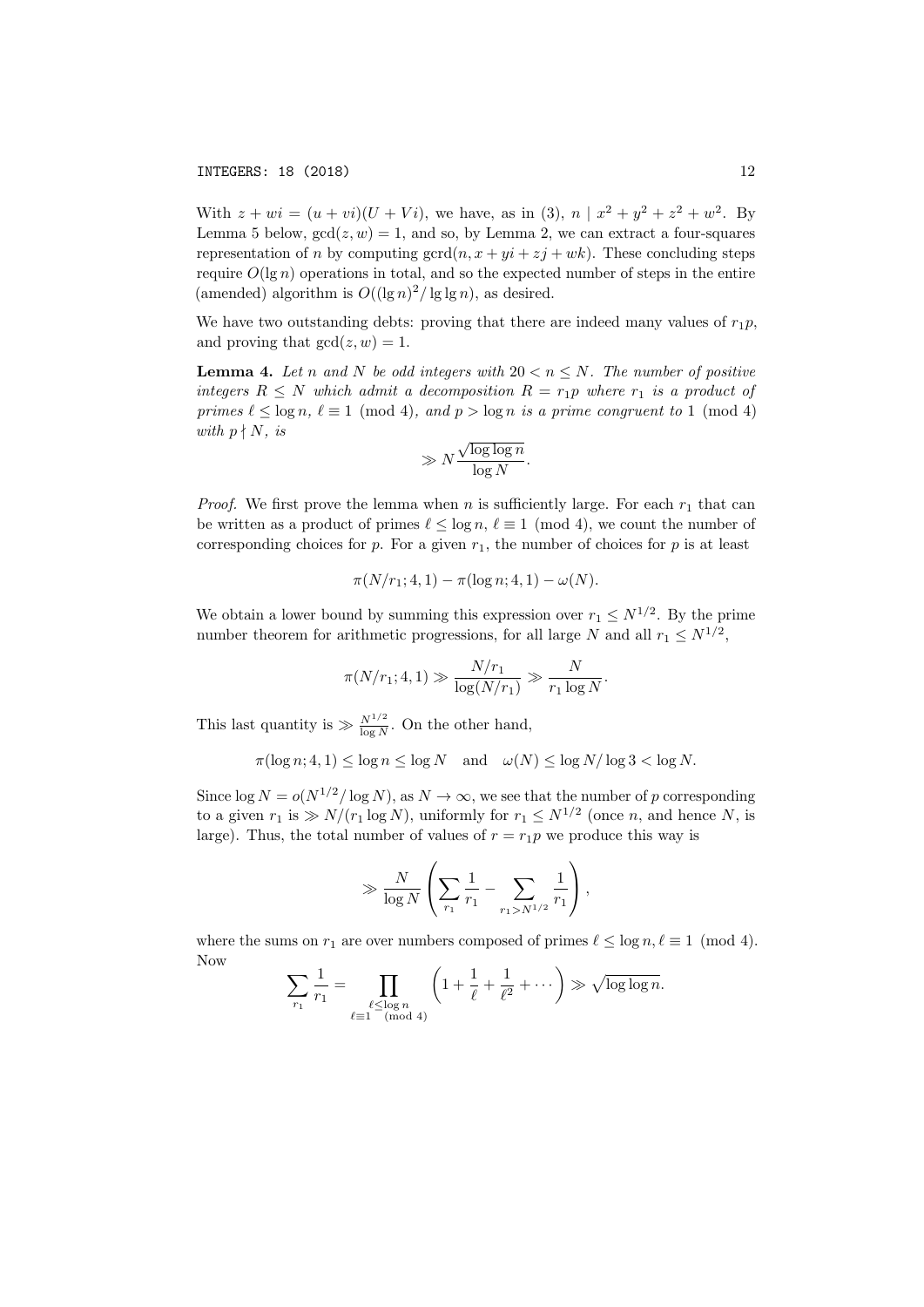(We use here that the sum of the reciprocals of the primes congruent to 1 (mod 4) up to T, for  $T \ge 2$ , is  $\frac{1}{2} \log \log T + O(1)$ . See [11, pp. 449–450].) To handle the sum on  $r_1 > N^{1/2}$ , note that every such  $r_1$  is  $(2 \log r_1)$ -smooth (since  $\log n < 2 \log r_1$ ). But the number of integers  $t \in (1, T]$  that are  $(2 \log t)$ -smooth is  $T^{o(1)}$ , as  $T \to \infty$ . (This can be deduced from [21, Theorem 5.2, p. 513].) It now follows by partial summation that the sum on  $r_1 > N^{1/2}$  appearing above is  $O(1)$ . Assembling these estimates yields the lemma for all sufficiently large n, say  $n > n_0$ .

It is clear that the lemma also holds when  $20 < n < n_0$  (adjusting the implied constant appropriately), provided that there are  $\gg N/\log N$  values of R for all choices of  $n, N$ . To obtain this lower bound, we consider the contribution from values of R with  $r_1 = 1$ . This includes all numbers  $R = p$  with  $p \in (N/3, 2N/3]$ and  $p \equiv 1 \pmod{4}$ . Indeed, since  $N \ge n > 20$ , we have  $p > N/3 > \log N \ge \log n$ . And it cannot be that  $p \mid N$ : since  $N/p \in [3/2, 3)$ , for p to divide N we would need  $N = 2p$ , contradicting that N is odd. The proof is completed by recalling that the number of  $p \in (N/3, 2N/3]$  with  $p \equiv 1 \pmod{4}$  is  $\gg N/\log N$ . Indeed, it was proved by Erdős [6] that the number of primes congruent to 1 (mod 4) in  $(T, 2T]$  is  $\gg T/\log T$  for all  $T \geq \frac{13}{2}$ .  $\Box$ 

**Lemma 5.**  $gcd(z, w) = 1$ .

*Proof.* In our algorithm,  $z + wi = (u + vi)(U + Vi)$ , where  $u + vi$  is a product of certain of the numbers  $X_{\ell} + Y_{\ell} i$ , and either  $U + Vi = 1$  (in the case  $p = 1$ ) or  $U + Vi = \gcd(p, s + i)$  for some square root s of -1 mod p. Note that p is not necessarily prime, but we do know that  $p$  has no prime factors up to  $\log n$ . When  $p > 1$ , the fact that  $-1$  has a square root mod p implies that every prime factor of p belongs to the residue class 1 modulo 4.

Suppose now that the prime q divides  $z, w$ . Then  $q | z + wi$  in  $\mathbb{Z}[i]$ . The Gaussian primes  $X_{\ell} + Y_{\ell}i$ , as well as all the Gaussian primes dividing  $U + Vi$ , lie above primes 1 modulo 4. Hence,  $q \equiv 1 \pmod{4}$ , and  $q = \pi \bar{\pi}$  with  $\pi$  and  $\bar{\pi}$  nonassociated Gaussian primes. Then  $\pi$  and  $\bar{\pi}$  both divide  $z + wi$ . By construction,  $u + vi$  is divisible by at most one of  $\pi$  and  $\bar{\pi}$ . (For each  $\ell$ , at most one of the two primes above  $\ell$  divides  $u + vi$ , namely  $X_{\ell} + Y_{\ell}i$ .) So either  $\pi$  and  $\bar{\pi}$  both divide  $U + Vi$  or one of  $\pi$ ,  $\bar{\pi}$  divides  $u + vi$  while the other divides  $U + Vi$ . If  $U + Vi = 1$ , each of these scenarios is absurd, so we may assume  $U + Vi = \gcd(p, s + i)$  with s a square root of  $-1$  mod  $p$ .

If  $\pi$  and  $\bar{\pi}$  both divide  $U + Vi$ , then  $q = \pi \bar{\pi} \mid U + Vi = \gcd(p, s + i)$ . But then  $q \mid s+i$ , which is absurd. If one of  $\pi, \bar{\pi}$  divides  $u + vi$  while the other divides  $U + Vi$ , then  $N(u + vi)$  and  $N(U + Vi)$  are both divisible by  $q = N(\pi) = N(\bar{\pi})$ . Since  $N(u + vi)$  is a product of primes not exceeding  $\log n$ , it must be that  $q \leq \log n$ . But  $N(U+Vi) = p$  has no prime factors in [2, log n], so again we have a contradiction.  $\square$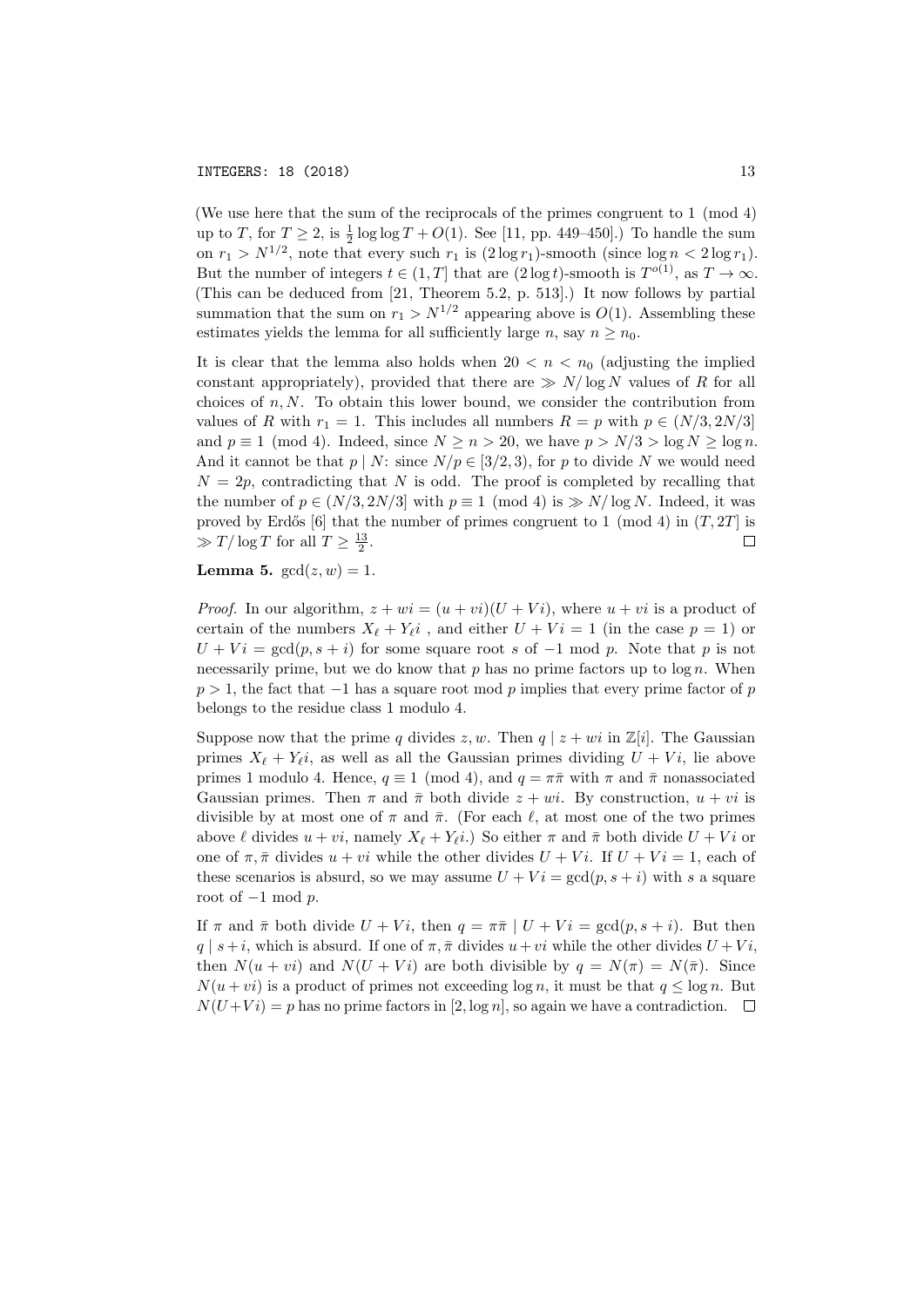# 5. Concluding remarks

It would, of course, be desirable to possess a deterministic polynomial-time algorithm for computing a representation of  $n$  as a sum of four squares. Such an algorithm is available when  $n$  is prime (a result of Bumby  $[3]$ ) and so, via quaternion multiplication, whenever we are given the prime factorization of  $n$ .

It seems difficult to prove that a representation of  $n$  can always be found in deterministic polynomial time (without prior information on the factorization of  $n$ ). This would follow from the conjecture of Heath-Brown [7] that the least prime congruent to a (mod q), when  $gcd(a, q) = 1$ , is  $\ll q(\lg q)^2$ . For reasons already discussed, we can restrict attention to odd n. For  $k = 1, 3, 5, 7, \ldots$ , use the AKS test [1] to decide whether  $p = 2nk - 1$  is prime. Assuming the truth of Heath-Brown's conjecture (with  $q = 4n$ ), we are certain to hit upon a prime p within  $O((\lg n)^2)$  steps. Use Schoof's algorithm [19] to compute the number of  $\mathbb{F}_p$ -points on the elliptic curve  $y^2 = x^3 - x$ . If this is N, let  $a = \frac{1}{2}(p + 1 - N)$ . Then  $a \in \mathbb{Z}$  and  $p = a^2 + b^2$  for some b (see, e.g., [9, Theorem 5, p. 307]), whose value is easily found from  $p, a$ . We have that  $n | 2nk = p + 1 = a^2 + b^2 + 1$ , and we find a four-squares representation of *n* by computing  $\gcd(n, a + bi + j)$ .

Unconditionally, we can show that a positive proportion of numbers can be written as a sum of four squares in deterministic polynomial time. Certainly all integers of the form  $4^k + p$ , where p is a prime congruent to 1 (mod 4), have this property. (In fact, these numbers can be quickly expressed as a sum of three squares!) That these numbers comprise a set of positive lower density can be proved by an easy modification of a method of Romanov [16].

Under ERH, we can do better: Almost all natural numbers (by which we mean asymptotically 100%) can be expressed as a sum of four squares in deterministic polynomial time. Assuming ERH, Prachar showed that for a certain absolute constant  $C$ , almost all  $n$  admit a representation in the form

$$
n = p + m^2, \quad \text{where} \quad 0 \le m < (\log n)^C.
$$

(This is a special case of  $[14, Satz 1]$ . The constant C could be computed from the proof but is not given explicitly in  $[14]$ .) When n is congruent to 2 (mod 4) and not of the form  $m^2 + 2$ , every such representation of n has  $p \equiv 1 \pmod{4}$ . It follows that almost all  $n \equiv 2 \pmod{4}$  can be expressed as a sum of four squares in deterministic polynomial time. Elementary arguments now suffice to transition from almost all  $n \equiv 2 \pmod{4}$  to almost all positive integers n (cf. the discussion in the middle of p. S244 of [18]).

We conclude with a word about sums of higher powers. Confirming a 1770 conjecture of Waring, Hilbert showed in 1909 that for each fixed  $k \geq 2$ , every positive integer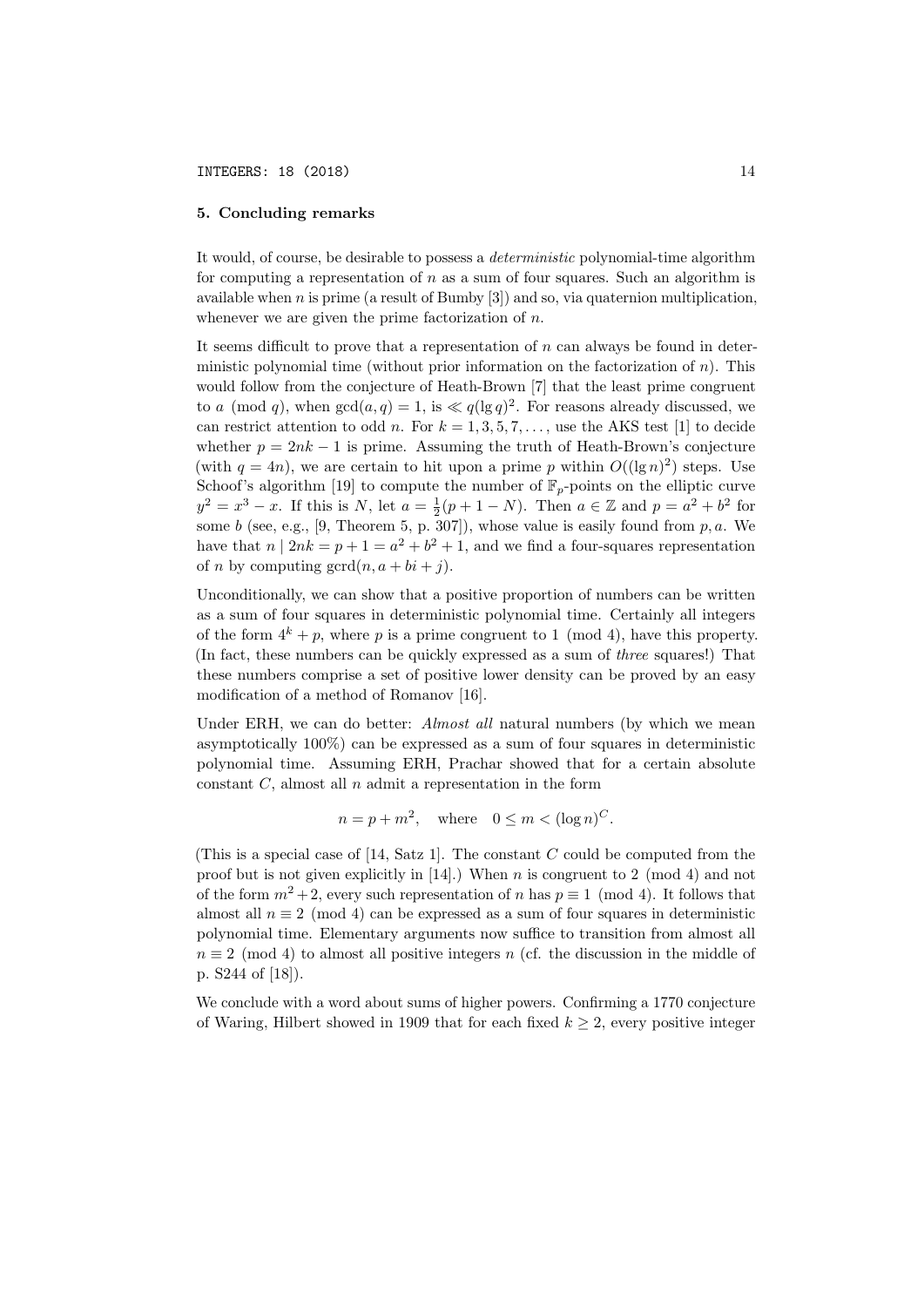can be written as a sum of  $O_k(1)$  nonnegative kth powers. Hilbert's proof goes by reducing the case of arbitrary k to Lagrange's four-square theorem (corresponding to  $k = 2$ ). It seems interesting to note that this reduction can be made computationally effective: for every fixed  $k \geq 2$ , whenever one has an algorithm that runs in expected (respectively, deterministic) polynomial time for representing an arbitrary positive integer as a sum of four squares, one gets an algorithm running in expected (respectively, deterministic) polynomial time for representing an arbitrary positive integer as a sum of  $O_k(1)$  nonnegative kth powers. This is clear, for instance, from the simplified solution to Waring's problem described by Dress in [5]. To make the algorithm explicit, one needs an explicit form of the "fundamental Hilbert identities". The existence of these identities is proved nonconstructively in [5] (following Ellison), but a constructive proof, due to Hausdorff and Stridsberg, can be given by means of the Hermite polynomials. Details can be found in G. J. Rieger's dissertation [15]. See also [13] for an exposition of the ideas of Rieger and Dress.<sup>8</sup>

## Acknowledgements

We thank the referees for detailed comments on the manuscript that led to improvements in the readability.

### References

- [1] M. Agrawal, N. Kayal, and N. Saxena, PRIMES is in P, Ann. of Math. (2) 160 (2004), 781–793.
- [2] E. Bach and J. Sorenson, Explicit bounds for primes in residue classes, Math. Comp. 65 (1996), 1717–1735.
- [3] R. T. Bumby, Sums of four squares, Number Theory (New York, 1991–1995), Springer, New York, 1996, pp. 1–8.
- [4] D. S. Dummit and R. M. Foote, Abstract Algebra, third ed., John Wiley & Sons, Inc., Hoboken, NJ, 2004.
- [5] F. Dress, Méthodes élémentaires dans le problème de Waring pour les entiers, Université de Provence, Marseille, 1971, Journées Arithmétiques Françaises, Mai 1971.
- [6] P. Erdős, Uber die Primzahlen gewisser arithmetischer Reihen, Math. Z. 39 (1935), 473–491.

<sup>&</sup>lt;sup>8</sup>Using [13], the last occurrence of  $O_k(1)$  can be replaced with  $(2k+1)^{2000k^5}$ .